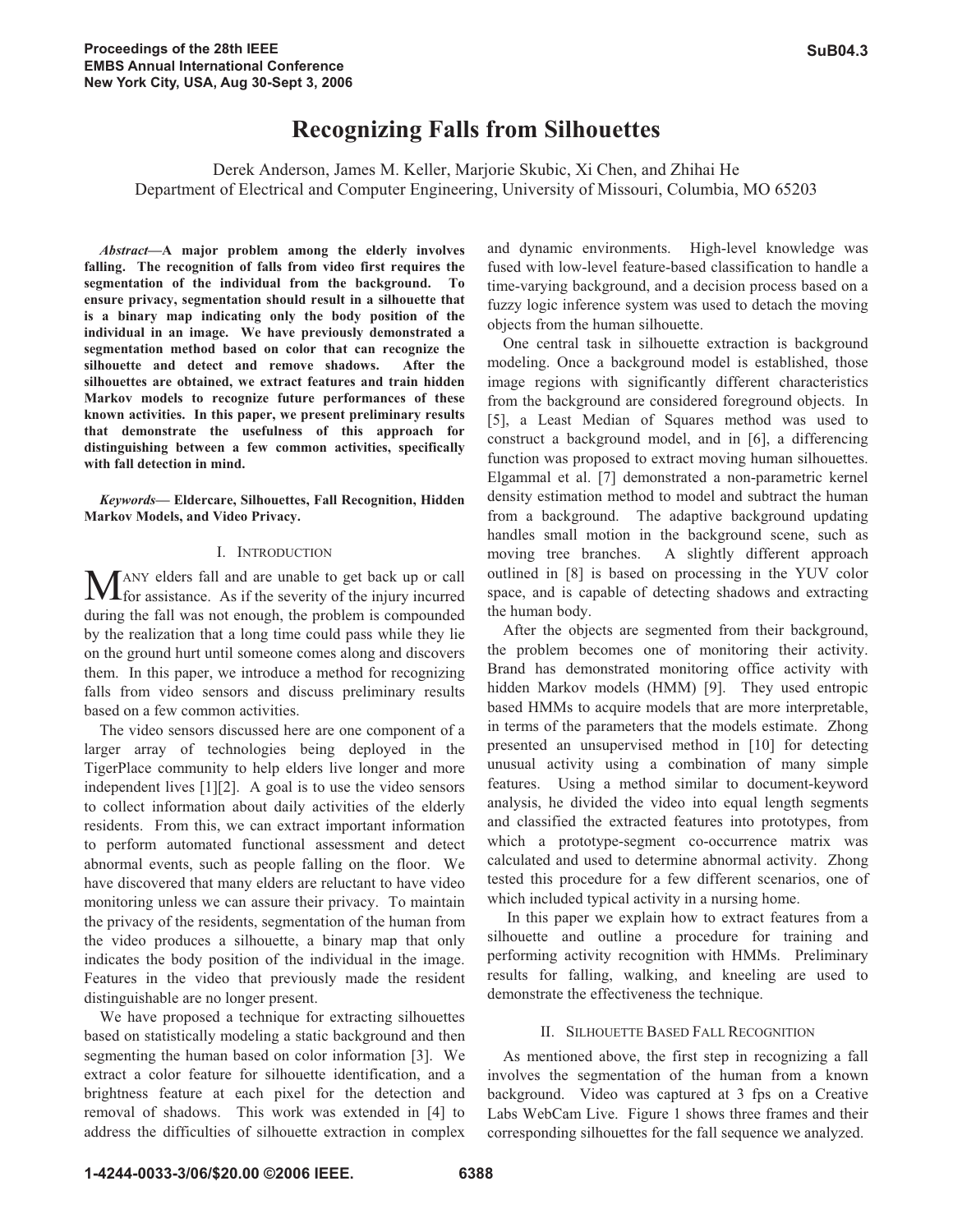

Fig. 1. Silhouette extraction results for a fall sequence. Each row shows the original image and its corresponding silhouette. Green areas indicate the silhouette and red areas are the shadow regions that are removed.



Fig. 2. Fall activity according to a few different silhouette features. The x-axis represents the frame number. Subject walked into the scene at frame 11, fell around frame 70, and got back up around frame 121. The vertical red bars show the frames where the user fell and got back up.

After the silhouettes are acquired, the next step involves extracting features and tracking their patterns over time. We continue to explore feature extraction but initially find that the width to height ratio of the silhouette bounding box and the off-diagonal term from the covariance matrix provide adequate features for fall detection. The bounding box width to height ratio indicates if the silhouette is larger in the vertical plane versus the horizontal plane, which for a person

standing, is typically the case. The off-diagonal covariance value is a measure of x-y variance. Figure 2 shows a few of the features that we have extracted, while figure 3 shows the features we are tracking.



(a) Walking – frame 23



(b) Fallen down – frame 108



(c) Getting up – frame 117

Fig. 3. Silhouette feature extraction results for the falling sequence. The bounding box is shown in light blue and the covariance matrix is shown in red at 1 and 3 standard deviations.

The most noticeable feature for the falling activity in figure 3 is the bounding box. When the subject is standing (figure 3.a) the width to height ratio is small. When the subject is on the ground (figure 3.b), the width to height ratio becomes much larger. As he is standing up (figure 3.c) the ratio appears similar. When the features are plotted for the fall sequence, the walking and falling frames appear as different clusters. These clusters are shown in figure 4.

These observations form a sequence over time and are used to train and perform classification with HMMs [11][12]. An HMM is a doubly stochastic process, i.e. there is an underlying stochastic process that is not observable (hidden) but can only be observed through another set of stochastic processes that produce the sequence of observed symbols [11]. Each activity category, such as falling, will have a separate HMM that is trained via the Baum-Welch procedure [11][12]. The most likely model is calculated for each observation sequence according to the forwardbackward procedure with appropriate scaling [11][12]. For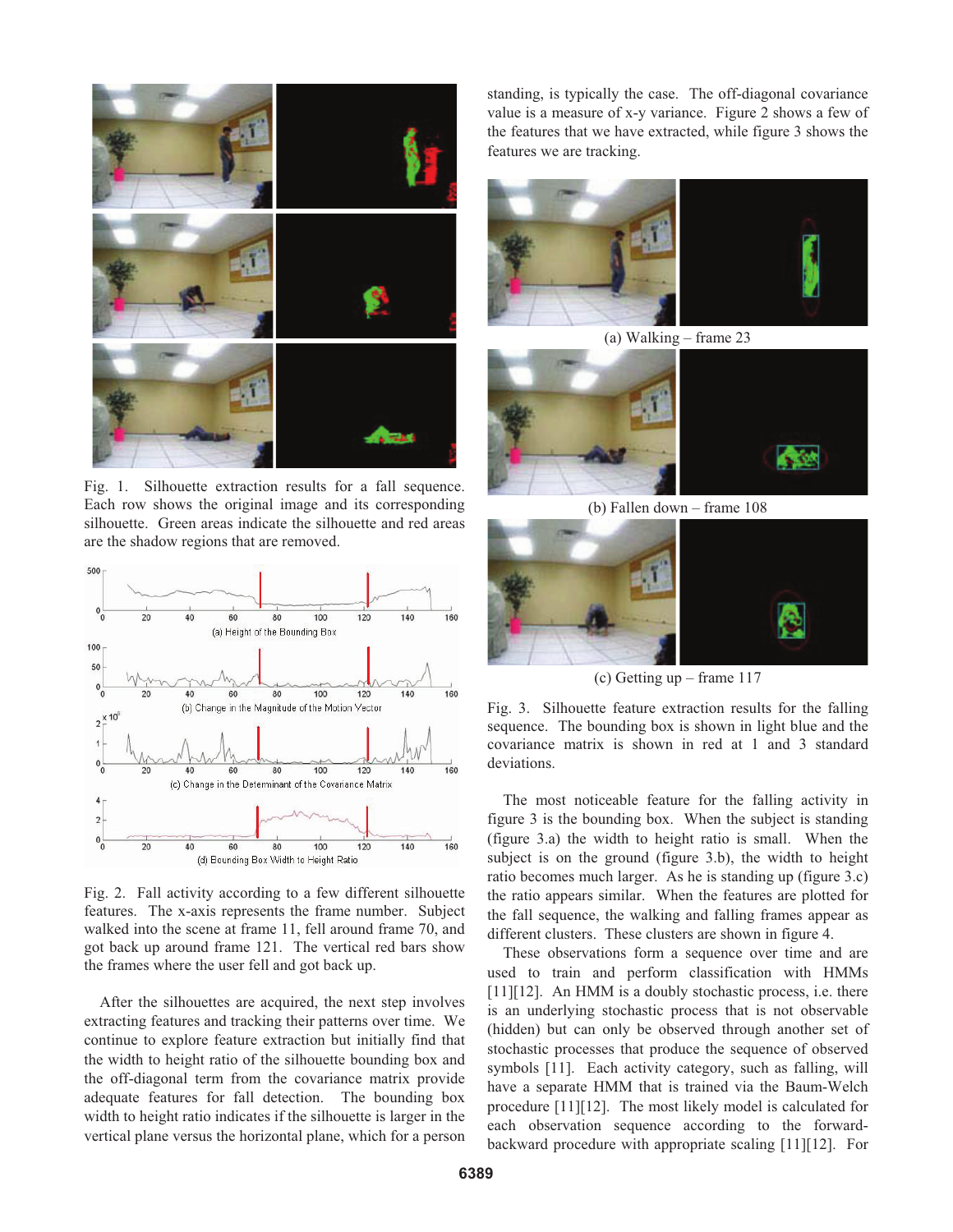the top model, the most likely state sequence is determined according to the Viterbi algorithm [11]. The number of consecutive times the model is in the same state can be combined with the frame rate to determine the time duration spent in each state. The probability density functions (pdf) for each state can be modeled as normal distributions. Due to the simple experimental design, we limited our state models to single Gaussian pdfs. Mixtures of Gaussians will be utilized as the complexity of the problem grows. Figure 5 shows the means and covariance matrices that the HMM learned for the fall sequence reported in this paper.



Fig. 4. Fall activity clusters. The walking frames are shown as blue circles while the falling frames are shown as red crosses.



Fig. 5. Means and covariance matrices learned by the HMM for the fall activity. The blue curves are the Gaussian pdf learned by state 1, i.e. the walk state, shown at 1, 2, and 3 standard deviations. The red curves are the Gaussian pdf acquired for the second HMM state, i.e. the fall state, at 1, 2, and 3 standard deviations.

# III. EXPERIMENTS

Both nurses and elders identified falling as the most significant activity that the video sensor network should recognize. The following experiments were designed with this goal in mind. Below, we present an analysis of common activities such as walking, falling, and kneeling. These activities were selected in order to observe the differences between two different activities, falling and walking, and two more similar activities, falling and kneeling. Figure 6 shows a kneeling frame and the extracted silhouette features.



Fig. 6. Kneeling activity and its corresponding silhouette features: bounding box (light blue) and the covariance matrix (red) at 1 and 3 standard deviations.

The two sequences analyzed were 50 and 32 seconds long, respectively, comprising 150 and 96 video frames. Preliminary results from this initial set of features are very encouraging. We have thus far been able to train an HMM for each activity category and the trained models are able to correctly recognize the corresponding activities. The most likely state sequences for the falling and kneeling activities are shown in figures 7 and 8 respectively.



Fig. 7. Most likely state sequence for the fall activity according to the fall HMM. Subject fell around frame 70 and got up around frame 121.



Fig. 8. Most likely state sequence for the kneeling activity according to the kneeling HMM. Subject kneeled around frame 54 and got up around 78.